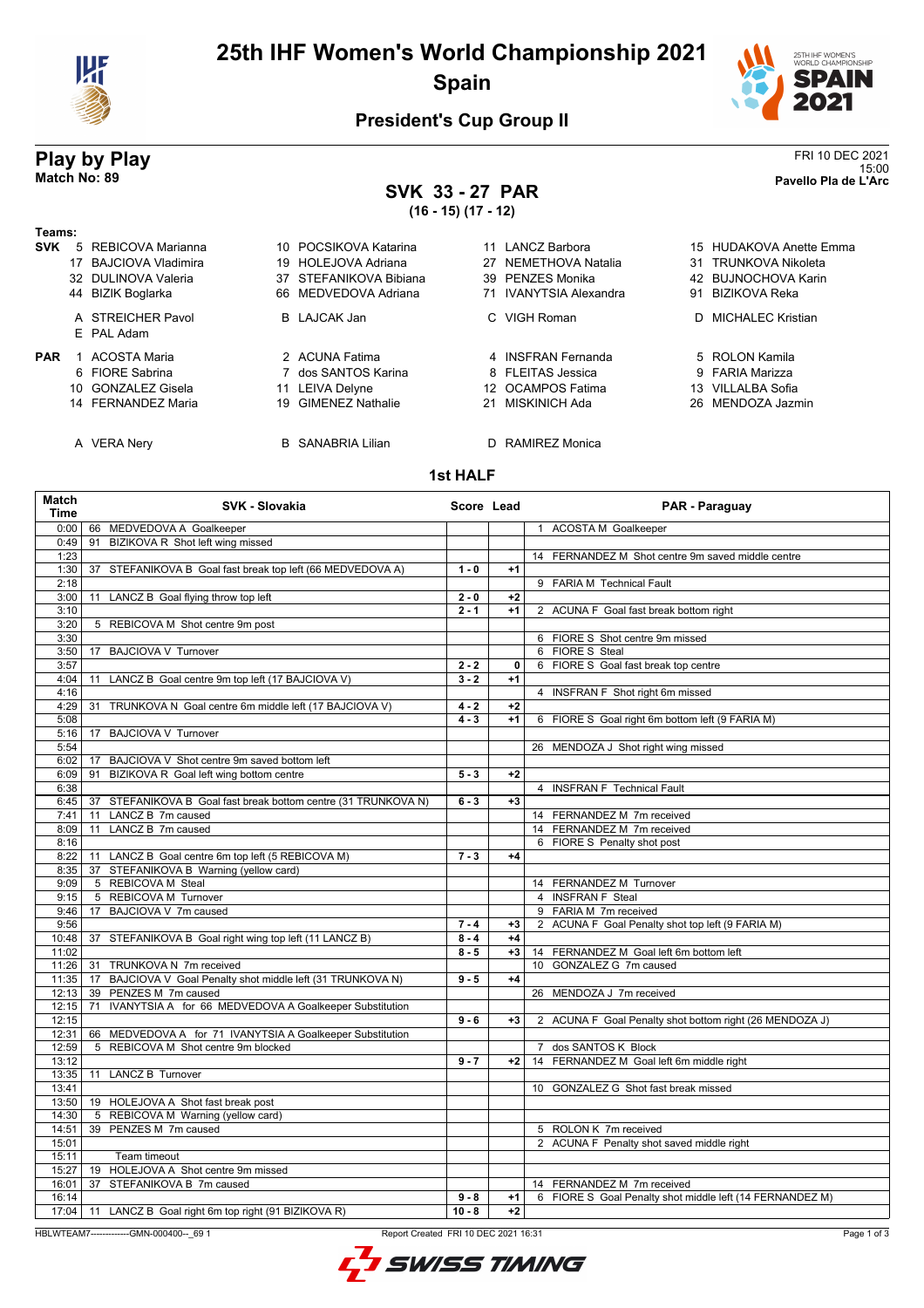

**25th IHF Women's World Championship 2021 Spain**



## **President's Cup Group II**

**Play by Play**<br>Match No: 89<br>Pavello Pla de L'Arc 15:00 **Match No: 89 Pavello Pla de L'Arc**

### **SVK 33 - 27 PAR (16 - 15) (17 - 12)**

### **1st HALF**

| <b>Match</b><br><b>Time</b> | SVK - Slovakia                                                  | Score Lead |              | PAR - Paraguay                                           |
|-----------------------------|-----------------------------------------------------------------|------------|--------------|----------------------------------------------------------|
| 17:42                       | LANCZ B 7m caused<br>11                                         |            |              | 6 FIORE S 7m received                                    |
| 17:42                       | LANCZ B 2-minutes suspension<br>11                              |            |              |                                                          |
| 17:42                       | IVANYTSIA A for 66 MEDVEDOVA A Goalkeeper Substitution<br>71    |            |              |                                                          |
| 17:42                       |                                                                 | $10 - 9$   | $+1$         | 6 FIORE S Goal Penalty shot bottom right                 |
| 18:03                       | MEDVEDOVA A for 71 IVANYTSIA A Goalkeeper Substitution<br>66    |            |              |                                                          |
| 18:28                       | <b>BIZIKOVA R Technical Fault</b><br>91                         |            |              |                                                          |
| 18:36                       |                                                                 | $10 - 10$  | 0            | 5 ROLON K Goal right 6m bottom right                     |
| 18:41                       |                                                                 |            |              | 4 INSFRAN F 2-minutes suspension                         |
| 19:01                       | BAJCIOVA V Technical Fault<br>17                                |            |              |                                                          |
| 19:46                       |                                                                 |            |              | 26 MENDOZA J Shot centre 9m saved bottom right           |
| 20:08                       | 37<br>STEFANIKOVA B Goal right wing bottom left (31 TRUNKOVA N) | $11 - 10$  | $+1$         |                                                          |
| 20:20                       |                                                                 |            |              | 12 OCAMPOS F for 1 ACOSTA M Goalkeeper Substitution      |
| 20:47                       |                                                                 |            |              | 5 ROLON K Technical Fault                                |
| 21:27                       | LANCZ B Shot centre 9m blocked<br>11                            |            |              | 6 FIORE S Block                                          |
| 21:50                       | 37<br>STEFANIKOVA B Shot right wing missed                      |            |              |                                                          |
| 22:34                       |                                                                 |            |              | 2 ACUNA F Shot left wing post                            |
| 22:51                       | BIZIKOVA R Goal left wing top right (5 REBICOVA M)<br>91        | $12 - 10$  | $+2$         |                                                          |
| 23:26                       |                                                                 | $12 - 11$  | $+1$         | 2 ACUNA F Goal left wing middle right (6 FIORE S)        |
| 24:07                       | <b>LANCZ B Technical Fault</b><br>11                            |            |              |                                                          |
| 25:08                       |                                                                 |            |              | 4 INSFRAN F Technical Fault                              |
| 25:19                       | <b>LANCZ B Technical Fault</b><br>11                            |            |              |                                                          |
| 25:25                       |                                                                 | $12 - 12$  | $\mathbf{0}$ | 2 ACUNA F Goal fast break bottom centre (14 FERNANDEZ M) |
| 26:05                       | 37 STEFANIKOVA B Goal right wing bottom left (19 HOLEJOVA A)    | $13 - 12$  | $+1$         |                                                          |
| 26:15                       |                                                                 | $13 - 13$  | 0            | 2 ACUNA F Goal left wing bottom right (14 FERNANDEZ M)   |
| 26:45                       | 42 BUJNOCHOVA K Goal left 9m middle right                       | $14 - 13$  | $+1$         |                                                          |
| 27:04                       |                                                                 |            |              | Team timeout                                             |
| 27:31                       | 42 BUJNOCHOVA K 7m caused                                       |            |              | 26 MENDOZA J 7m received                                 |
| 27:36                       | IVANYTSIA A for 66 MEDVEDOVA A Goalkeeper Substitution<br>71    |            |              |                                                          |
| 27:36                       |                                                                 | $14 - 14$  | 0            | 6 FIORE S Goal Penalty shot bottom centre (26 MENDOZA J) |
| 28:16                       | 42 BUJNOCHOVA K Goal centre 9m top right (37 STEFANIKOVA B)     | $15 - 14$  | $+1$         |                                                          |
| 28:46                       |                                                                 | $15 - 15$  | $\mathbf{0}$ | 14 FERNANDEZ M Goal centre 6m bottom left                |
| 29:20                       | TRUNKOVA N Goal left 6m top right (42 BUJNOCHOVA K)<br>31       | $16 - 15$  | $+1$         |                                                          |
| 29:51                       | <b>BIZIKOVA R Steal</b><br>91                                   |            |              | 14 FERNANDEZ M Turnover                                  |
| 14:45                       | STREICHER P Warning (yellow card) bench punishment<br>A         |            |              |                                                          |
| 14:45                       | 42 BUJNOCHOVA K Shot left 9m missed                             |            |              |                                                          |

### **2nd HALF**

| <b>Match</b><br><b>Time</b> | <b>SVK - Slovakia</b>                                                                          | Score Lead |      | PAR - Paraguay                                       |  |
|-----------------------------|------------------------------------------------------------------------------------------------|------------|------|------------------------------------------------------|--|
| 30:00                       | 71<br><b>IVANYTSIA A Goalkeeper</b>                                                            |            |      | 1 ACOSTA M Goalkeeper                                |  |
| 31:06                       |                                                                                                |            |      | 5 ROLON K Shot right 9m saved middle centre          |  |
| 31:14                       | 37 STEFANIKOVA B Shot right wing saved middle right                                            |            |      |                                                      |  |
| 32:42                       |                                                                                                |            |      | 9 FARIA M Technical Fault                            |  |
| 33:21                       | 37 STEFANIKOVA B Shot right wing saved bottom right                                            |            |      |                                                      |  |
| 33:55                       |                                                                                                | $16 - 16$  | 0    | 9 FARIA M Goal right 6m bottom left (14 FERNANDEZ M) |  |
| 34:35                       | LANCZ B Goal centre 9m top right (42 BUJNOCHOVA K)<br>11                                       | $17 - 16$  | $+1$ |                                                      |  |
| 35:11                       |                                                                                                |            |      | 6 FIORE S Technical Fault                            |  |
| 35:27                       | 91 BIZIKOVA R Turnover                                                                         |            |      | 26 MENDOZA J Steal                                   |  |
| 35:41                       | 42 BUJNOCHOVA K 7m caused                                                                      |            |      | 5 ROLON K 7m received                                |  |
| 35:50                       |                                                                                                |            |      | 2 ACUNA F Penalty shot saved middle left             |  |
| 36:50                       | 91 BIZIKOVA R Goal left wing middle right (42 BUJNOCHOVA K)                                    | $18 - 16$  | $+2$ |                                                      |  |
| 36:59                       | <b>BIZIKOVA R Steal</b><br>91                                                                  |            |      | 14 FERNANDEZ M Turnover                              |  |
| 37:10                       | 5 REBICOVA M Shot centre 9m post                                                               |            |      |                                                      |  |
| 37:39                       | 42 BUJNOCHOVA K Shot left 9m saved middle right                                                |            |      |                                                      |  |
| 38:21                       | 15 HUDAKOVA A 7m caused                                                                        |            |      | 6 FIORE S 7m received                                |  |
| 38:30                       |                                                                                                | $18 - 17$  | $+1$ | 6 FIORE S Goal Penalty shot middle right             |  |
| 38:56                       | 44 BIZIK B Turnover                                                                            |            |      | 14 FERNANDEZ M Steal                                 |  |
| 39:06                       |                                                                                                |            |      | 5 ROLON K Shot right 6m saved bottom left            |  |
| 39:56                       | POCSIKOVA K 7m received<br>10                                                                  |            |      | 14 FERNANDEZ M 7m caused                             |  |
| 39:56                       |                                                                                                |            |      | 14 FERNANDEZ M 2-minutes suspension                  |  |
| 39:56                       | 91 BIZIKOVA R Goal Penalty shot bottom right (10 POCSIKOVA K)                                  | $19 - 17$  | $+2$ |                                                      |  |
| 41:01                       |                                                                                                |            |      | 9 FARIA M Technical Fault                            |  |
| 41:13                       | 10 POCSIKOVA K Shot right wing saved bottom left                                               |            |      |                                                      |  |
| 41:36                       | LANCZ B Goal right 6m top left (42 BUJNOCHOVA K)<br>11                                         | $20 - 17$  | $+3$ |                                                      |  |
| 42:43                       |                                                                                                | $20 - 18$  | $+2$ | 2 ACUNA F Goal left wing middle right (11 LEIVA D)   |  |
| 42:54                       | 5 REBICOVA M Shot centre 9m blocked                                                            |            |      | dos SANTOS K Block                                   |  |
| 43:36                       | 11 LANCZ B Goal right 9m bottom left (31 TRUNKOVA N)                                           | $21 - 18$  | $+3$ |                                                      |  |
| 44:25                       |                                                                                                |            |      | 6 FIORE S Technical Fault                            |  |
|                             | HBLWTEAM7-------------GMN-000400-- 69 1<br>Page 2 of 3<br>Report Created FRI 10 DEC 2021 16:31 |            |      |                                                      |  |

L SWISS TIMING